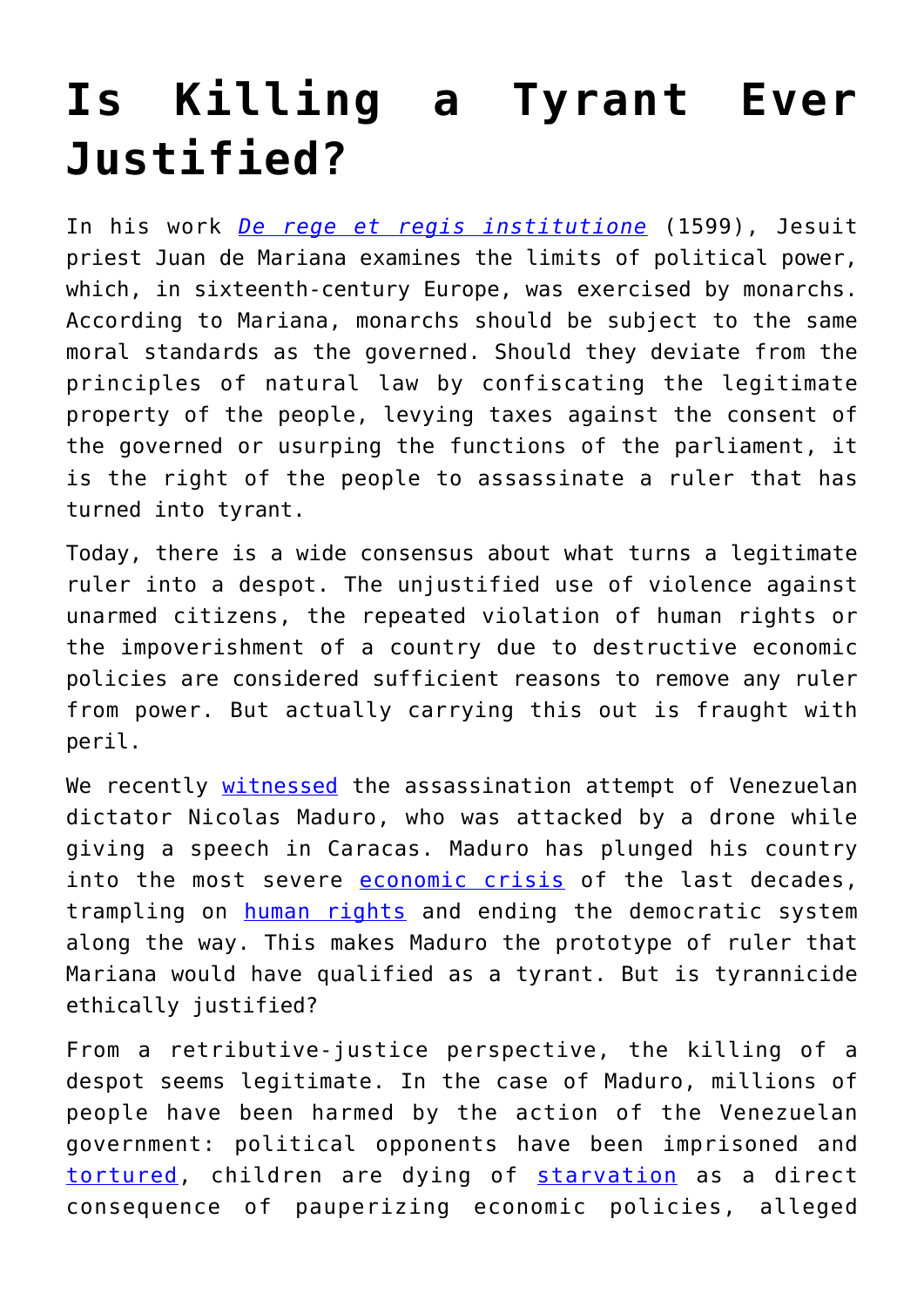criminals have been [killed](https://www.washingtonpost.com/news/worldviews/wp/2017/10/05/report-more-than-500-people-were-killed-in-two-years-in-venezuelan-government-anti-crime-campaign/?noredirect=on&utm_term=.60309fb14ea7) without due process, etc.

Those directly affected by these crimes could call for justice and demand a proportional punishment, which in many cases would involve the death of the dictator. Fair as this may sound, other aspects must be considered. First, in modern states, justice is channeled through centralized legal systems, precisely to avoid people taking the law into their own hands. In this case, however, trusting the Venezuelan legal system to judge and punish Maduro in a country where judicial independence is nonexistent seems naïve.

Second, the killing of a tyrant is no simple task. In the process, innocent people could lose their lives. In fact, the drone attack against Maduro, as it was planned, could have killed people other than the tyrant and his accomplices. Were the assassination of a despot to cause the loss of innocent lives, the morality of such an action would be questionable, to say the least.

But let's assume that there is a way to prevent collateral damage and that the tyrannicide could be undertaken without the loss of innocent lives. Would it make it ethical? To answer this question, we need to look beyond deontological ethics and address the issue from a utilitarian perspective. In other words, it is essential to analyze the potential consequences of killing a tyrant to undertake a comprehensive ethical assessment.

At first sight, it seems that the removal of a dictator from power (even by violent means) must be necessarily ethical since, in the long term, it should pave the way to political freedom and economic prosperity. History suggests, however, that this hasn't always been the case. For instance, the overthrow and subsequent assassination of Muammar Gadhafi in 2011 has resulted in a series of civil wars that have killed [thousands of people](https://www.theguardian.com/world/2016/feb/16/libya-gaddafi-arab-spring-civil-war-islamic-state) so far, turning Libya into a failed state.

If we apply this line of reasoning to Venezuela, nothing guarantees that the assassination of Maduro will improve the